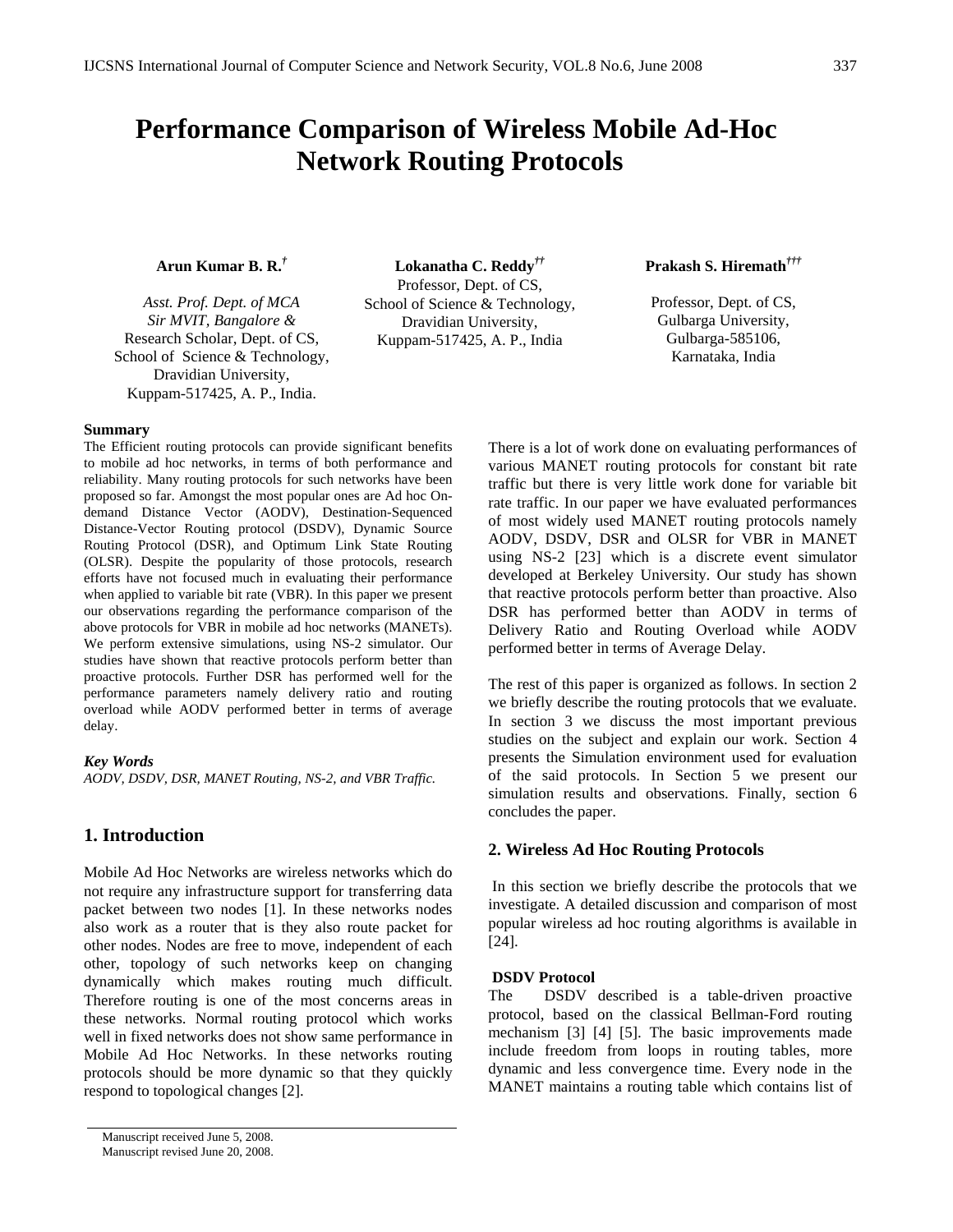all known destination nodes within the network along with number of hops required to reach to particular node. Each entry is marked with a sequence number assigned by the destination node. The sequence numbers are used to identify stale routes thus avoiding formation of loops. To maintain consistency in routing table data in a continuously varying topology, routing table updates are broadcasted to neighbor's periodically or when significant new information is available. In addition to it time difference between arrival of first and arrival of the best route to a destination is also stored so that advertising of routes, which are likely to change soon, can be delayed. Thus avoiding the advertisement of routes, which are not stabilized yet, so as to avoid rebroadcast of route entries that arrive with node is supposed to keep the track of settling time for each route so that fluctuations can be damped by delaying advertisement of new route to already known and reachable destination thus reducing traffic. Fluctuating routes occurs as a node may always receive two routes to a destination with same sequence number but one with better metric later. But new routes received which take to a previously unreachable node must be advertised soon. Mobiles also keep track of the settling time of routes, or the weighted average time that routes to a destination will fluctuate before the route with the best metric is received. By delaying the broadcast of a routing update by the length of the settling time, mobiles can reduce network traffic and optimize routes by eliminating those broadcasts that would occur if a better route was discovered in the very near future.

#### **AODV Protocol**

The AODV algorithm is an improvement of DSDV protocol described above. It reduces number of broadcast by creating routes on demand basis, as against DSDV that maintains mutes to each known destination [4] [5] [6] [20]. When source requires sending data to a destination and if route to that destination is not known then it initiates route discovery. AODV allows nodes to respond to link breakages and changes in network topology in a timely manner. Routes, which are not in use for long time, are deleted from the table. Also AODV uses Destination Sequence Numbers to avoid loop formation and Count to Infinity Problem.

An important feature of AODV is the maintenance of timer based states in each node, regarding utilization of individual routing table entries. A routing table entry is expired if not used recently. A set of predecessor nodes is maintained for each routing table entry, indicating the set of neighboring nodes which use that entry to route data packets. These nodes are notified with RERR packets when the next-hop link breaks. Each predecessor node, in turn, forwards the RERR to its own set of predecessors, thus effectively erasing all routes using the broken link. Route error propagation in AODV can be visualized conceptually as a tree whose root is the node at the point of failure and all sources using the failed link as the leaves [5][6].

# **DSR Protocol**

The DSR is a simple and efficient routing protocol designed specifically for use in multi-hop wireless ad hoc networks of mobile nodes [7][8][9]. DSR allows the network to be completely self-organizing and selfconfiguring, without the need for any existing network infrastructure or administration. The protocol is composed of the two main mechanisms of "Route Discovery" and "Route Maintenance', which work together to allow nodes to discover and maintain routes to arbitrary destinations in the ad hoc network All aspects of the protocol operate entirely on DSR protocol include easily guaranteed loopfree routing, operation in networks containing unidirectional links, use of only "soft state" in routing, and very rapid recovery when routes in the network change. In DSR, Route Discovery and Route Maintenance each operate entirely "on demand". In particular, unlike other protocols, DSR requires no periodic packets of any kind at any layer within the network. For example, DSR does not use any periodic routing advertisement, link status sensing, or neighbor detection packets, and does not rely on these functions from any underlying protocols in the network. This entirely on demand behavior and lack of periodic activity allows the number of overhead packets caused by DSR to scale all the way down to zero, when all nodes are approximately stationary with respect to each other and all routes needed for current communication have already been discovered.

The sender of a packet selects and controls the route usedfor its own packets, which together with support for multiple routes also allows features such as load balancing to be defined [7][8][9]. In addition, all routes used are easily guaranteed to be loop-free, since the sender can avoid duplicate hops in the routes selected. The operation of both Route Discovery and Route Maintenance in DSR are designed to allow unidirectional links and asymmetric routes to be supported.

# **OLSR Protocol**

It is an optimization of pure link state algorithm in ad hoc network [10] [11]. It is designed to reduce duplicate retransmission in the same region. The routes are always immediately available when needed due to its proactive nature. Hop by hop routing is used in forwarding packets. Nodes exchange topology information with other nodes periodically. The use of MPRs (Multipoint Relay) selectors in OLSR is the distinctive feature over other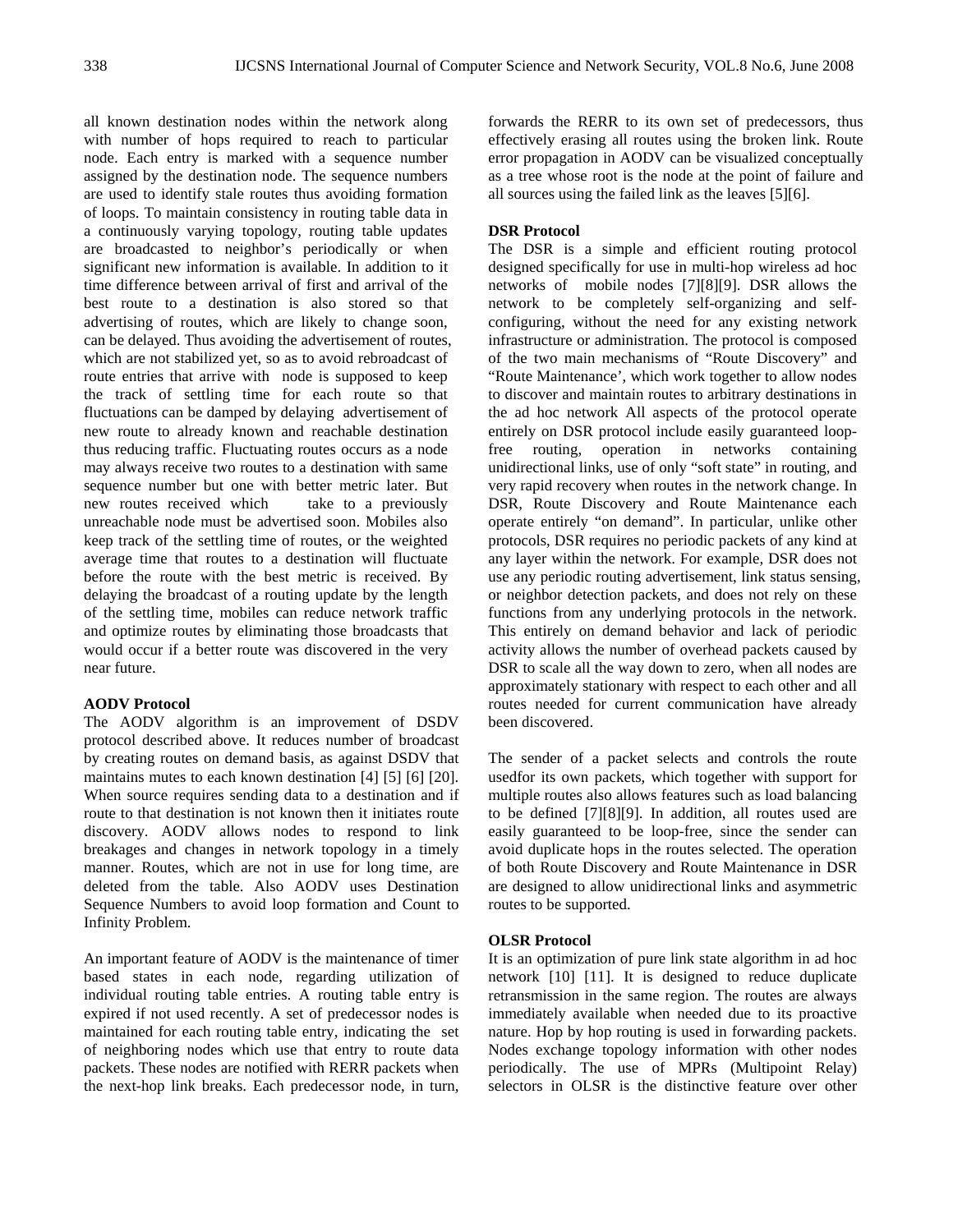classical link state protocols where every node retransmits each message. In OLSR, only nodes selected as MPRs forward control traffic that causes reducing the size of control message and minimizing the overhead from flooding control traffic. MPRs advertise link state information for their MPR selectors periodically in their control messages. MPRs are also used to form a route from a given node to any destination in route calculation. Each node periodically broadcasts Hello message for the link sensing, neighbor's detection and MPR selection process. Each node can get topology up to 2 hops from Hello messages. The information about the symmetric one hop and two hops neighbors is used to calculate the MPR set. Each node selects set of neighbor nodes as MPRs from among 1-hop neighbors with symmetric link, which covers all the two, hop neighbors and records in MPR selector table. MPR is recalculated when a change in one-hop or two - hops neighborhood topology is detected. Every node periodically broadcasts list of its MPR selectors instead of the whole list of neighbors. Upon receipt of MPR information, each node recalculates and updates routes to each known destination. In order to exchange the topological information, the Topology Control (TC) message is broadcasted throughout the network. Only MPRs need to forward TC messages each node maintains the routing table in which routes for all available destination nodes are kept because of the proactive nature [10][11].

# **3. Previous Work**

In this section we analyse the most relevant previous studies concerning ad hoc routing performance comparisons. The authors in [6] [15] [16] [17] [22] use constant bit rate (CBR) for their analysis. Most of the previous work is limited on performing simulations for ad hoc networks with a CBR. Our work differs in that we use variable bit rate (VBR). We observe and comment on the behaviour of each protocol.

#### **4. Simulation Environment**

We have used network simulator ns2 for simulation, most widely used network simulator and freely downloadable. We simulated network for simulation time of 1000 sec and area of 1000 m \*1000 m. Further increase in these values increased the time taken for completing simulation, to a limit which is not feasible due to various constraints. We have used Average Delay, Delivery Ratio and Normalized Routing Overload as performance parameters while varying various network parameters such as Pause Time, Burst Time, and Number of Nodes.

## **5. Simulation Result And Observations**

In this section we present our simulation efforts to evaluate and observations that compare the performance of the protocols that we described previously in Section 2.

#### **Effect of Varying Pause Time**

Pause time can be defined as time for which nodes waits on a destination before moving to other destination. We used this as a parameter as it is measure of mobility of nodes. Low pause time means node will wait for less time thus giving rise to high mobility scenario. Figure 1 (1a, 1b, 1c) shows various performance parameters v/s pause time when other parameters were constant. From figure we can observe that normalized overload for DSDV and OLSR is almost constant. This is because of their proactive nature due to which they offer constant routing overhead in all cases. While for reactive protocols considered here as we increased pause time routing overload has decreased .This is because as routing pause time increases mobility decreases and thus link breakage become rare which in turn will decrease number of route request from sources and hence decreasing overhead. Also DSR outperformed AODV as it maintains multiple routes to a destination. In case of failure in one route other route will be used rather than initiating route request. Also from figure we can see that average delay for proactive protocol was better at high mobility as they use route already in the table, and no time is required to find route as opposite to reactive protocols as they will wait for route formation. But at lower mobility, we can observe that reactive protocols performed better in terms of average delay among which AODV outperformed DSR. This is because DSR may not use optimum path always unlike AODV. While delivery ratio for DSR and AODV was near to 100% with DSR performing better because of multiple path information in its route cache (AODV always stores best path). Also proactive protocols performed poor in case of high mobility.

## **Effect of Varying Number of Nodes**

Number of nodes may be another varying parameter as it plays important role in performance. Figure 2 (2a, 2b, 2c) shows various performance parameters versus no. of nodes. From figure we can observe that routing overload for all protocol increased as no. of nodes increased but among them AODV performed poorer as this might be due to flooding of routing packets. We can observe that overhead for DSDV and OLSR also increased as increase in number of packet have increased the size of their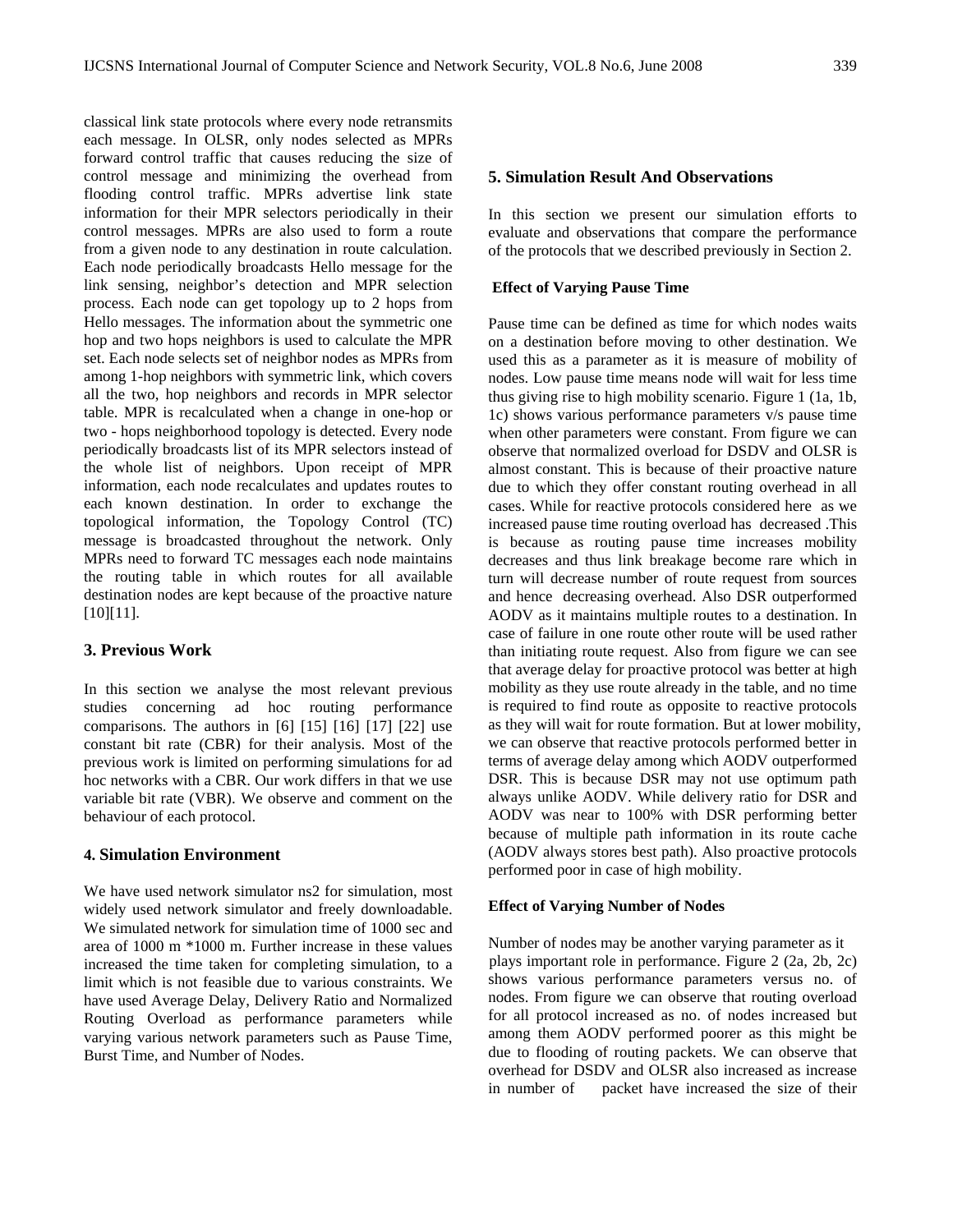routing table and also number of broadcast. While in case of less number of nodes all protocols performed poorer in terms of delivery ratio as nodes breakage may be more and no route may be available, again DSR outperformed all with respect to Delivery Ratio. In case of average delay, AODV was better than DSR but proactive protocols performed well due to their proactive nature.

#### **Effect of Varying Burst Time**

Burst Time may be another varying parameter. Burst time is the time for which source generates packets in a go. It plays important role in performance. Figure 3(3a, 3b, and 3c) shows various performance parameters versus Burst Time. From figure we can observe that routing overload for all protocols decreased with increase in burst time with DSR performing better than others. For reactive protocols route expiry has become less common thus reducing routing overload while for proactive which give constant overload irrespective of load, increasing burst increased data packet thus reduced normalized overhead. Also from graph it can be seen that

With increase in burst time delivery ratio decreases for all protocols as queue overflow might have started. In this case DSDV has outperformed all. Also Average Delay for various Protocols also increased with burst time as packet has to wait more in the queue. In this case OLSR performed better than others.

## **6. Conclusion**

We have presented a detailed performance comparison of important routing protocols for mobile ad hoc wireless networks. AODV and DSR are reactive protocol while DSDV and OLSR are proactive protocols. Both reactive protocols performed well in high mobility scenarios than proactive protocol. High mobility result in highly dynamic topology i.e. frequent route failures and changes. Both proactive protocols fail to respond fast enough to changing topology. Routing overhead in Proactive protocols remain almost constant and OLSR being winner irrespective of mobility while in AODV it increases with increase in mobility.

Both AODV and DSR use reactive approach to route discovery, but with different mechanism. DSR uses source routing and route cache and does not depend on their timer base activity. On other hand AODV uses routing tables, one route per destination, sequence number to maintain route. The general observation from simulation is that DSR has performed well compared to all other protocols in terms of Delivery ratio while AODV outperformed in terms of Average delay. DSR however generates lower

overhead than AODV while OLSR and DSDV generate almost constant overhead due proactive nature. Poor performance of DSR in respect of average delay can be accounted to aggressive use of caching and inability to delete stale route. But it seems that caching helps DSR to maintain low overhead.

## **7. Future Scope**

Dynamic source routing protocol is designed for use in multi-hop wireless ad hoc networks of mobile nodes. DSR uses source routing and does not depend on timer based activities. So it is a fully reactive protocol which initiates a route discovery process only when it has data to send. Though there are some disadvantages of this protocol, it is a robust protocol for use in mobile ad hoc network. Our future works will include the modification to the basic DSR so as to reduce the routing overhead for the performance optimization. Our work can be extended to various other protocols like TORA.



**Fig. 1a Routing Overload v/s Pause Time (ms.)**



 **Fig. 1b Delivery Ratio v/s Pause Time (ms.)**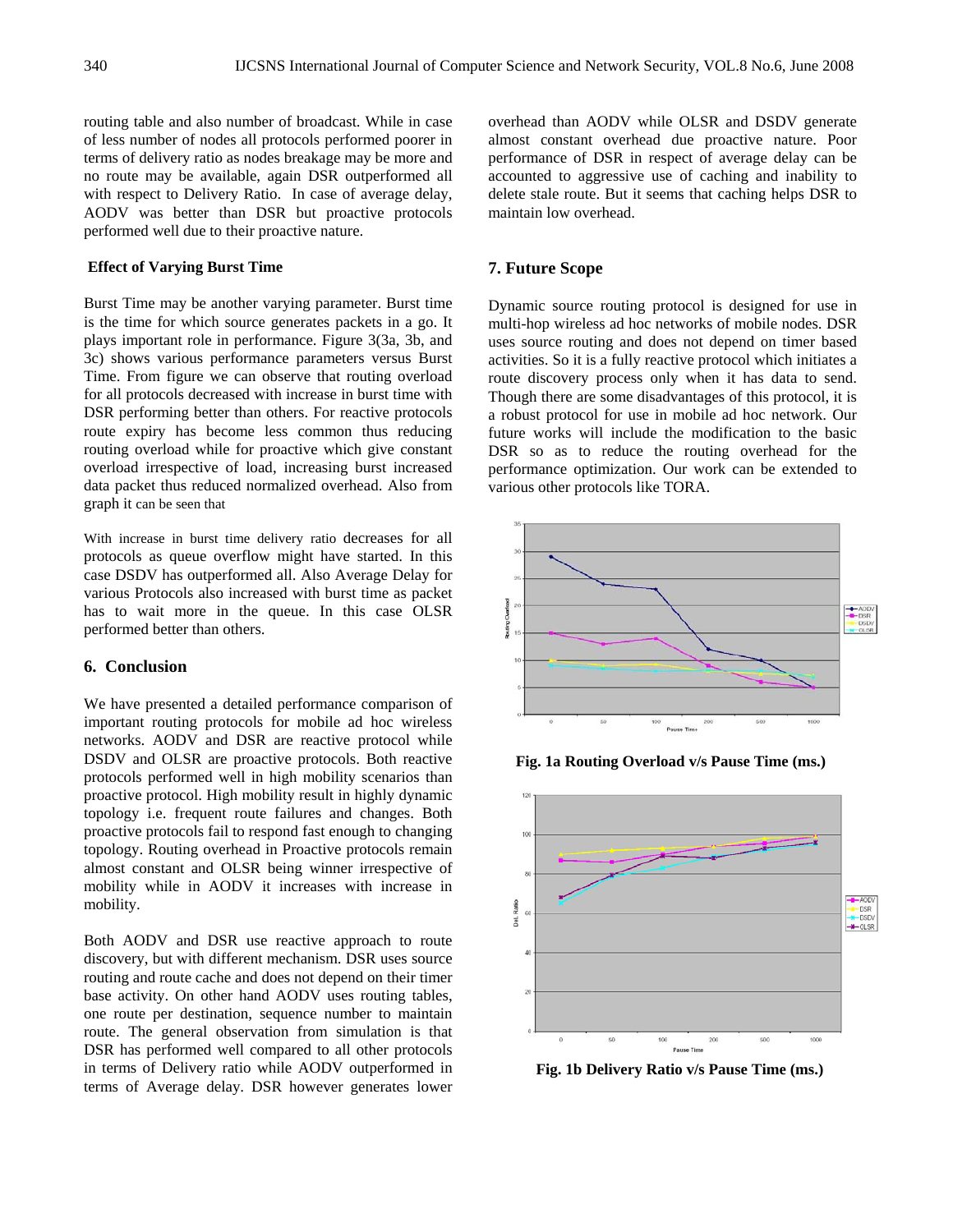

**Fig. 1c Average Delay (ms) v/s Pause Time (ms)** 

**Figure 1. Various Performance parameters versus Pause Time** 



 **Fig. 2a Routing Overhead v/s No. of Nodes** 



**Fig. 2 b Delivery ratio v/s No. of Nodes** 



 **Fig. 2 c Average Delay (ms) v/s No. of nodes** 

**Figure 2. Various Performance Parameter V/s No. of Nodes**



**Fig. 3a Routing Overload v/s Burst Time (ms.)** 



**Fig. 3b Del. Ratio v/s Burst Time (ms.)**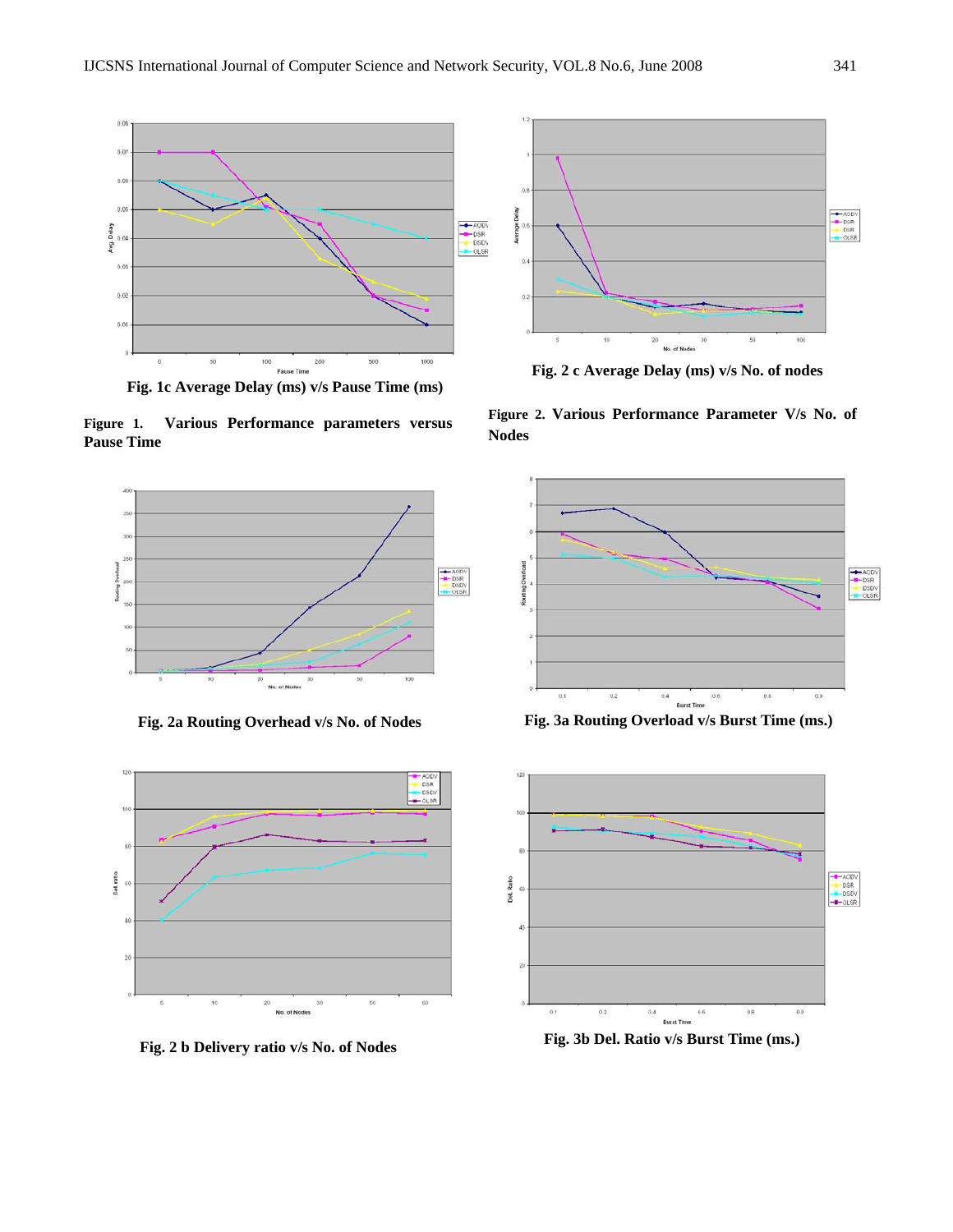

 **Fig. 3c Average delay (ms) v/s Burst Time (ms)** 

#### **Figure 3. Various Performance Parameters versus Burst Time**

We can also analyze performance of such protocols on the performance parameter like standard deviation, energy consumption, etc.

In this simulation study, we have not used large no of nodes and simulation time was 1000s. Increasing both of them will increase computational time which was limited due to various reasons. Thus, in future we will try to carry out more vigorous simulation so as to gain better understanding of such networks and subsequently helps in development of new protocols or modification in existing protocols.

#### **References**

- [1] Jermy I. Blum, Azim Eskandarian, and Lance. J Hoffman, "Challenges of inter- vehicle Ad hoc Networks", IEEE transactions on Intelligent Transportation Systems, Vol. 5 No. 4 Dec. 2004.
- [2] Nitin H. Vaidya,"Mobile Ad Hoc Networks: Routing, MAC and Transport Issues", University of Illinois at Urbana-Champaign, Tutorial presented at: INFOCOM 2004 (IEEE International Conference on Computer Communication).
- [3] "Ad hoc On Demand Distance vector (AODV) Routing protocol", RFC 3561, WWW.irtf.org .
- [4] Elizabeth M. Royer, University of California, Santa Barbara Chai-Keong Toh, Georgia Institute of Technology, "A Review of Current Routing Protocols for Ad Hoc Mobile Wireless Networks", IEEE Personal Communications, pp 46-55, April 1999.
- [5] http://citeseer.ist.psu.edu/531710.html.
- [6] Ioannis Broustis, Gentian Jakllari, Thomas Repantis, and Mart Molle, "A Comprehensive Comparison of Routing Protocols for Large-Scale Wireless MANETs", http://www.cs.ucr.edu/~mart/preprints/iwwan06.pdf
- [7] David B. Johnson David A. Maltz Josh Brooch, "DSR: the Dynamic Source Routing Protocol for Multi-Hop Wireless Ad Hoc Networks", http://www.monarch.cs.cmu.edu/.
- [8] http://www.cs.cmu.edu/~dmaltz/dsr.html.
- [9] http://www.networksorcery.com/enp/protocol/dsr.htm.
- [10] "Optimized Link State Routing Protocol", Internet draft, WWW.irtf.org.
- [11] http://en.wikipedia.org/wiki/OLSR.
- [12] K. Fall and K. Varadhan. "NS Notes and Documentation". The VINT project, UC Berkeley, LBL, USC/ISI, and Xerox PARC, May 1998.
- [13] http://ivms.stanford.edu/~amaaron/ee360/EE360\_FINAL\_P APER.pdf.
- [14] "NS\_DOC.PDF", www.isi.edu/nsnam/ns.
- [15] J. Broch et al., "A Performance Comparison of Multihop Wireless Ad Hoc Network Routing Protocols", Proc. IEEE/ACM MOBICOM '98,Oct.1998, pp. 85–97.
- [16] Jiwei Chen, Yeng-Zhong Lee, Daniela Maniezzo, Mario Gerla, "Performance Comparison of AODV and OFLSR in Wireless Mesh Networks", http://www.ee.ucla.edu/~cjw/papers/mesh\_network.pdf.
- [17] Yangcheng Huang, Saleem Bhatti, Søren-Aksel Sørensen, "Adaptive MANET Routing for Low Overhead",http://www.cs.standrews.ac.uk/~saleem/papers/2007/adamus2007/adamus2 007-hbs2007.pdf.
- [18] I. Broustis, G. Jakllari, T. Repantis, and M. Molle. "A Performance Comparison of Routing Protocols for Large-Scale Wireless Mobile Ad Hoc Networks". Technical Report, University of California, Riverside.
- [19] S. R. Das, C. E. Perkins and E. M. Royer. "Performance Comparison of Two On-demand Routing Protocols for Ad Hoc Networks". INFOCOM 2000, Tel Aviv, March 26 -30, 2000.
- [20] C. E. Perkins, E. M. Royer. "Ad-hoc On-Demand Distance Vector Routing." Proceedings of the 2nd IEEE
- [21] Workshop on Mobile Computing Systems and Applications, New Orleans, LA, February 1999, pp. 90-100.
- [22] D. B. Johnson, D. A. Maltz, and J. Broch. DSR: "The Dynamic Source Routing Protocol for Multi-Hop Wireless Ad Hoc Networks". In Ad Hoc Networking, edited by Charles E. Perkins, Chapter 5, pp. 139-172, Addison-Wesley, 2001.
- [23] Dr.Yogesh Chaba and Naresh Kumar Medishetti,"Routing Protocols in mobile Ad hoc Networks- A simualtion Study", Journal of Computer Science, JCS Vol.1 No.1,pp 83-88, August 2005.
- [24] Arun Kumar B. R., Lokanatha C. Reddy, Prakash.S.Hiremath, "MOBILE AD HOC NETWORKS: ISSUES, RESEARCH TRENDS AND EXPERIMENTS," International Engineering & Technology (IETECH) Journal of Communication Techniques, Vol. 2, No. 2, 057-063, 2008.
- [25] Arun Kumar B. R., Lokanatha C. Reddy, Prakash.S.Hiremath, " A Survey of Mobile Ad Hoc Network Routing Protocols" Journal of Intelligent System Research, 1(1) January-June 2008; pp. 49-64, Serials Publications, New Delhi, 2008.

#### **Authors**